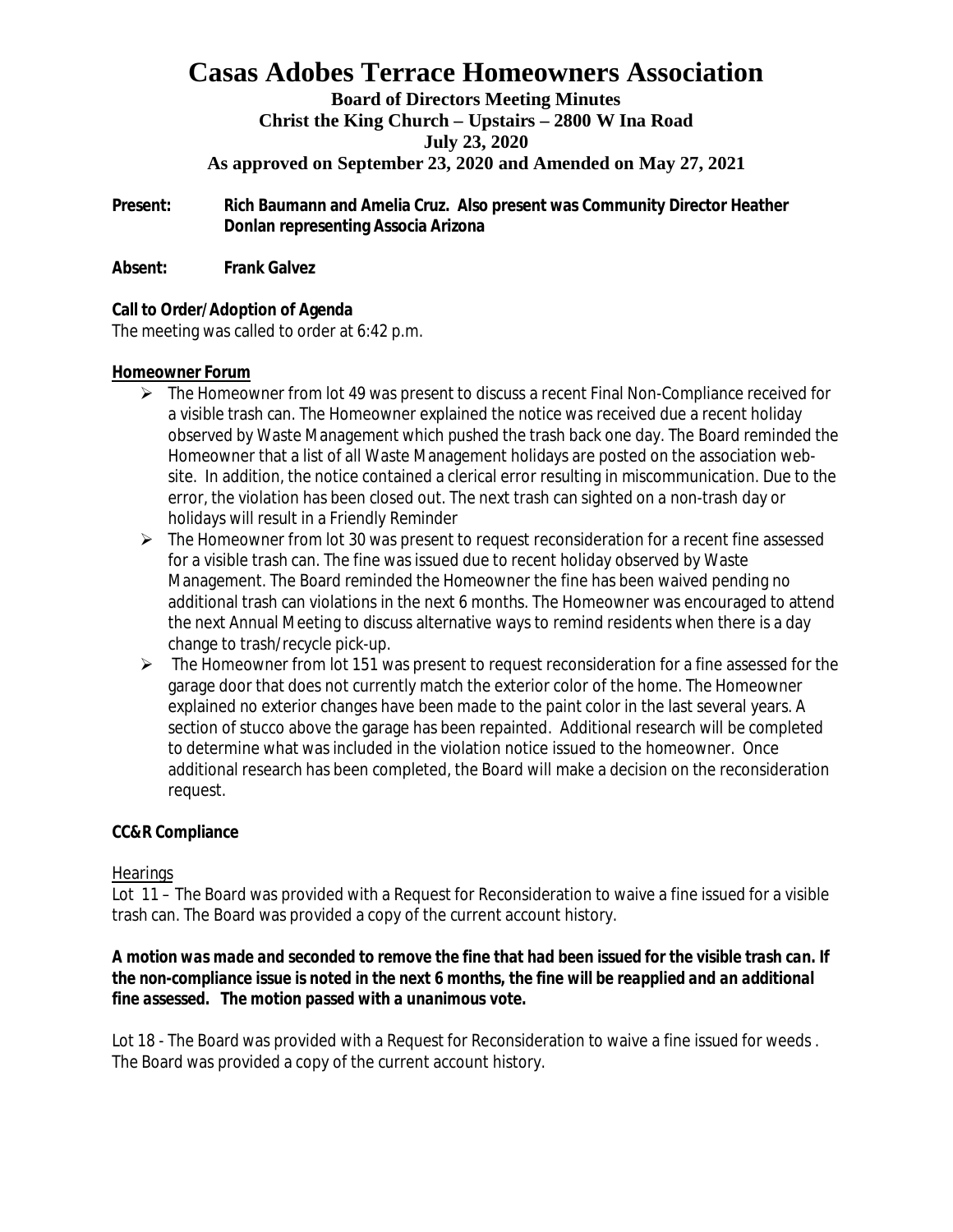# **Casas Adobes Terrace Homeowners Association Board of Directors Meeting Minutes Christ the King Church – Upstairs – 2800 W Ina Road July 23, 2020 As approved on September 23, 2020 and Amended on May 27, 2021**

*A motion was made and seconded to remove the fine that had been issued for the weeds. If the noncompliance issue is noted in the next 6 months, the fine will be reapplied and an additional fine assessed. The motion passed with a unanimous vote.*

Lot 56 - The Board was provided with a Request for Reconsideration to waive a fine issued for a visible trash can. The Board was provided a copy of the current account history.

*A motion was made and seconded to remove the fine that had been issued for the visible trash can. If the non-compliance issue is noted in the next 6 months, the fine will be reapplied and an additional fine assessed. The motion passed with a unanimous vote.*

Lot 87 - The Board was provided with a Request for Reconsideration to waive a fine issued for the need to paint the fascia boards after some roof repair was completed. The Board was provided a copy of the current account history.

*A motion was made and seconded to remove the fine that had been issued for the unpainted fascia. The motion passed with a unanimous vote.*

## **Approval of Meeting Minutes**

*A motion to adopt the March 31, 2020 and the June 2, 2020 ACC minutes as presented was made, seconded and passed with a unanimous vote.*

#### **Financial Report**

The Board was provided with the June 2020 financials for review. Management is in the process of issuing the 2019 transfer fee. Delinquencies were discussed. A reclass of handling charges is in process. These charges will be reclassed to fall under collection costs.

*The June 2020 financials were accepted as presented.*

**Officer, Committee and Management Reports**

Officers Report No report was given

# ACC

Minutes from the March 31, 2020 and June 2, 2020 were adopted.

#### Landscape

A leaky backflow has recently required replacement. Invoices received from Complete do not reflect the verbal approval given as authorization for the work. Once an agreement is reached, payment will be issued.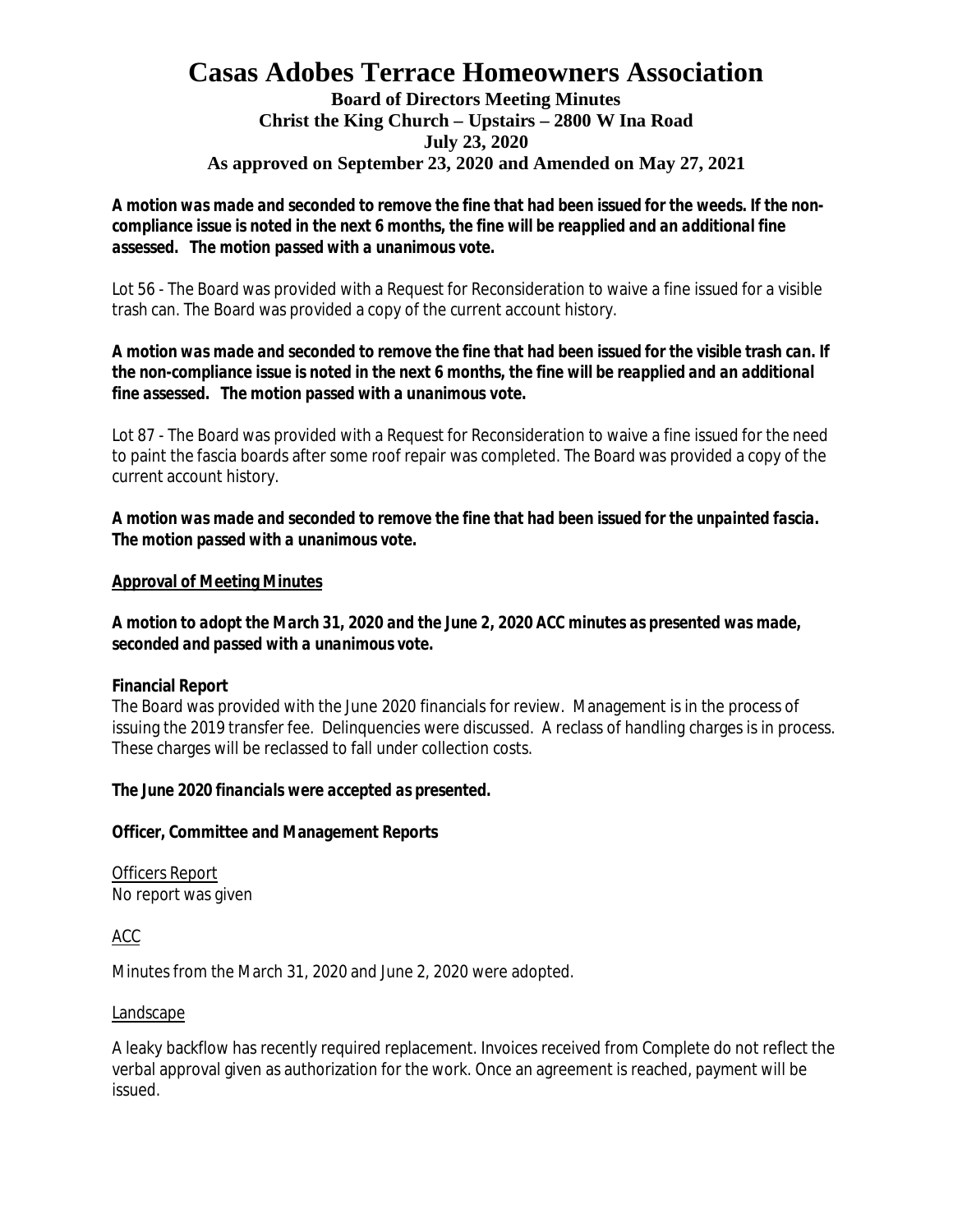# **Casas Adobes Terrace Homeowners Association Board of Directors Meeting Minutes Christ the King Church – Upstairs – 2800 W Ina Road July 23, 2020 As approved on September 23, 2020 and Amended on May 27, 2021**

## Website

The web-site continues to be updated monthly.

#### Associa Arizona

A management report was provided to the Board which documented all management activities since the previous meeting. There were no questions.

## **Old Business**

## Ratify Actions in Lieu of Meeting not held due to Covid-19

*A motion was made and seconded to ratify the AIL for the approval of the January 30, 2020 meeting mnutes, the approval of the March 3, 2020 emergency meeing minutes, approval of the 2019 year end financial compilation, accepting the resignation of Wilbur Beemer from the Board and ACC, and reconsideration of removing the fine issued to lot 6 for roof repair based on ACC final approval was approved with an unamious vote.*

#### **New Business**

# Neighborhood Watch

 $\triangleright$  Neighborhood Watch leader Marth Lee was present to discuss an increase of reported crime in the area. Neighborhood Watch would like to see an increase to the current security overnight patrols. Several residents have asked if the association an install an entrance gate to deter crime. The Board explained that if a gate is installed the roads would be consider private and the association would be required for all maintenance and repairs. The possibility of installing trail cameras at each entrance to capture license plates may be a consideration.

#### Potential Dues Increase for 2021

 $\triangleright$  A drafted budget was provided for review. Based on increasing costs, mainly with trash and landscaping, the current assessments are no longer covering the needed operating expenses. The last assessment increase occurred 11 years ago. This item was tabled for the next meeting.

Next Meeting – September 24, 2020

*With no further business to disucss, a motion to close the meeting at 9:04 was made, seconded and passed with a unamious vote.*

Respectfully submitted by